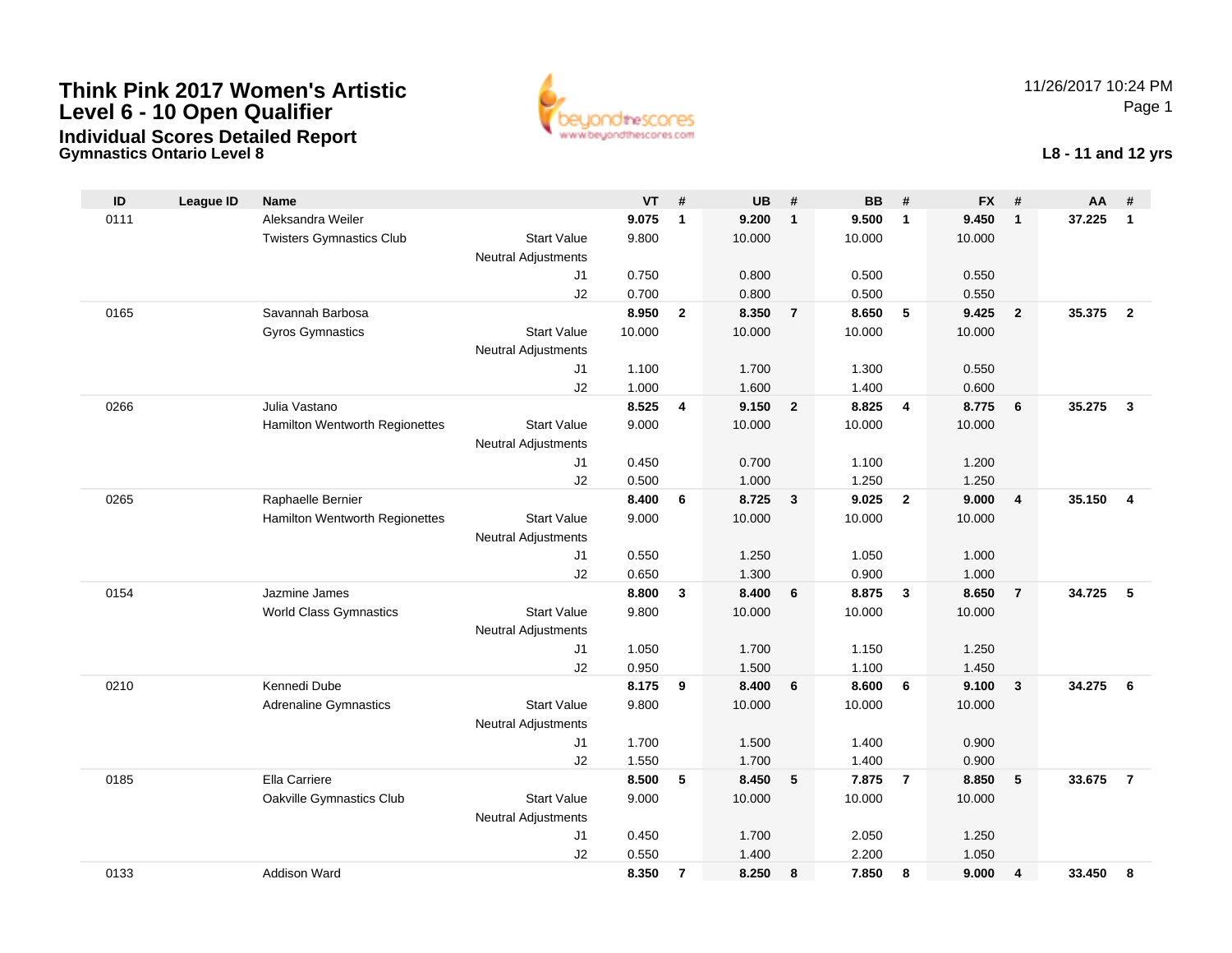

### 11/26/2017 10:24 PM

Page 2

|      | Individual Scores Detailed Report | * www.beyondthescores.com  |             |             |            |              |             |
|------|-----------------------------------|----------------------------|-------------|-------------|------------|--------------|-------------|
|      | Northern Stars                    | Start Value                | 9.000       | 9.200       | 10.000     | 10.000       |             |
|      |                                   | <b>Neutral Adjustments</b> |             |             |            |              |             |
|      |                                   | J1                         | 0.700       | 0.900       | 2.200      | 0.900        |             |
|      |                                   | J2                         | 0.600       | 1.000       | 2.100      | 1.100        |             |
| 0215 | Ava Grahn                         |                            | 8.275<br>-8 | 8.500<br>-4 | 7.525<br>9 | 8.475<br>- 8 | 32.775<br>9 |
|      | Cambridge Kips                    | <b>Start Value</b>         | 9.000       | 10.000      | 9.500      | 10.000       |             |
|      |                                   | <b>Neutral Adjustments</b> |             |             |            |              |             |
|      |                                   | J1                         | 0.700       | 1.500       | 2.000      | 1.450        |             |
|      |                                   | J2                         | 0.750       | 1.500       | 1.950      | 1.600        |             |

#### **Gymnastics Ontario Level 8**

| ID   | <b>League ID</b> | <b>Name</b>                 |                            | <b>VT</b> | #            | <b>UB</b> | #                       | <b>BB</b> | #                       | <b>FX</b> | #              | <b>AA</b> | #                       |
|------|------------------|-----------------------------|----------------------------|-----------|--------------|-----------|-------------------------|-----------|-------------------------|-----------|----------------|-----------|-------------------------|
| 0047 |                  | Ashley Redmond              |                            | 8.925     | $\mathbf{2}$ | 8.700     | $\overline{4}$          | 9.200     | $\mathbf 1$             | 9.425     | $\mathbf{1}$   | 36.250    | $\mathbf 1$             |
|      |                  | Gymnastics Mississauga      | <b>Start Value</b>         | 10.000    |              | 9.700     |                         | 10.000    |                         | 10.000    |                |           |                         |
|      |                  |                             | <b>Neutral Adjustments</b> |           |              |           |                         |           |                         |           |                |           |                         |
|      |                  |                             | J1                         | 1.050     |              | 1.100     |                         | 0.750     |                         | 0.500     |                |           |                         |
|      |                  |                             | J2                         | 1.100     |              | 0.900     |                         | 0.850     |                         | 0.650     |                |           |                         |
| 0187 |                  | <b>Taylor Spalding</b>      |                            | 8.875     | $\mathbf{3}$ | 8.875     | $\overline{\mathbf{2}}$ | 8.625     | $\overline{4}$          | 9.100     | $\overline{2}$ | 35.475    | $\overline{2}$          |
|      |                  | Oakville Gymnastics Club    | <b>Start Value</b>         | 10.000    |              | 10.000    |                         | 10.000    |                         | 10.000    |                |           |                         |
|      |                  |                             | <b>Neutral Adjustments</b> |           |              |           |                         |           |                         |           |                |           |                         |
|      |                  |                             | J1                         | 1.100     |              | 1.200     |                         | 1.300     |                         | 0.900     |                |           |                         |
|      |                  |                             | J2                         | 1.150     |              | 1.050     |                         | 1.450     |                         | 0.900     |                |           |                         |
| 0066 |                  | Marley MacKinnon            |                            | 9.175     | $\mathbf{1}$ | 8.250     | 6                       | 8.725     | 3                       | 9.100     | $\overline{2}$ | 35.250    | $\overline{\mathbf{3}}$ |
|      |                  | <b>East York Gymnastics</b> | <b>Start Value</b>         | 10.000    |              | 9.600     |                         | 10.000    |                         | 10.000    |                |           |                         |
|      |                  |                             | <b>Neutral Adjustments</b> |           |              |           |                         |           |                         |           |                |           |                         |
|      |                  |                             | J1                         | 0.800     |              | 1.300     |                         | 1.400     |                         | 0.850     |                |           |                         |
|      |                  |                             | J2                         | 0.850     |              | 1.400     |                         | 1.150     |                         | 0.950     |                |           |                         |
| 0184 |                  | Alyssa Rampersad            |                            | 8.400     | 5            | 8.450     | 5                       | 9.100     | $\overline{\mathbf{2}}$ | 8.625     | 4              | 34.575    | $\overline{4}$          |
|      |                  | Oakville Gymnastics Club    | <b>Start Value</b>         | 9.000     |              | 9.700     |                         | 10.000    |                         | 10.000    |                |           |                         |
|      |                  |                             | <b>Neutral Adjustments</b> |           |              |           |                         |           |                         |           |                |           |                         |
|      |                  |                             | J1                         | 0.500     |              | 1.400     |                         | 0.900     |                         | 1.400     |                |           |                         |
|      |                  |                             | J2                         | 0.700     |              | 1.100     |                         | 0.900     |                         | 1.350     |                |           |                         |
| 0181 |                  | Zoe Connelly                |                            | 8.300     | 6            | 8.850     | $\overline{\mathbf{3}}$ | 8.475     | -5                      | 8.800     | 3              | 34.425    | 5                       |
|      |                  | Oakville Gymnastics Club    | <b>Start Value</b>         | 9.000     |              | 10.000    |                         | 10.000    |                         | 10.000    |                |           |                         |
|      |                  |                             | <b>Neutral Adjustments</b> |           |              |           |                         |           |                         |           |                |           |                         |
|      |                  |                             | J <sub>1</sub>             | 0.800     |              | 1.200     |                         | 1.600     |                         | 1.250     |                |           |                         |
|      |                  |                             | J2                         | 0.600     |              | 1.100     |                         | 1.450     |                         | 1.150     |                |           |                         |
| 0186 |                  | Darby Quinn                 |                            | 8.750     | 4            | 8.975     | $\blacksquare$          | 8.725     | 3                       | 7.950     | 5              | 34.400    | 6                       |

**L8 - 13 yrs**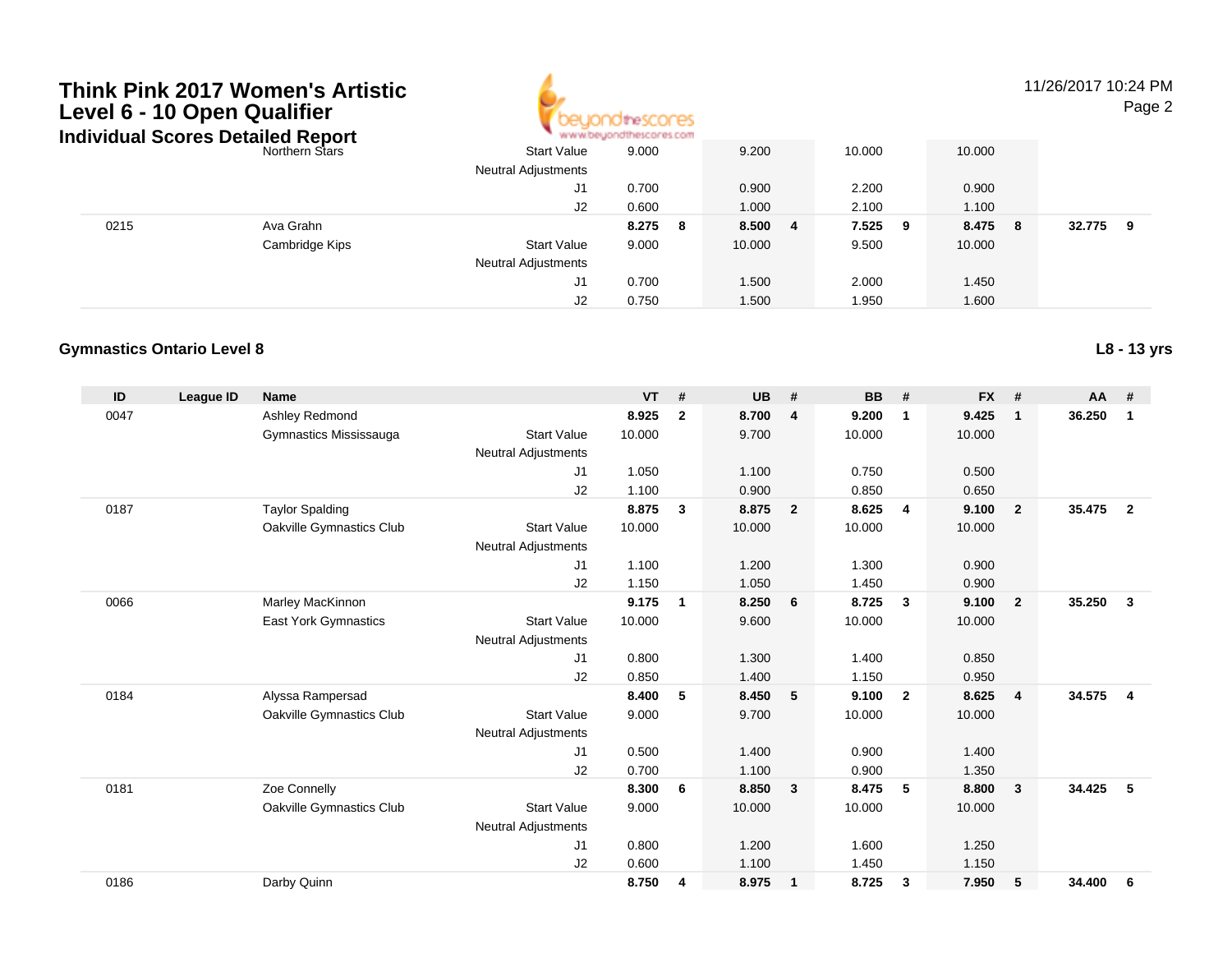

## 11/26/2017 10:24 PM

Page 3

| ισιαιισα ινσμοι ι        |                            |       |        |        |       |  |
|--------------------------|----------------------------|-------|--------|--------|-------|--|
| Oakville Gymnastics Club | <b>Start Value</b>         | 9.800 | 10.000 | 10.000 | 9.000 |  |
|                          | <b>Neutral Adjustments</b> |       |        |        |       |  |
|                          |                            | 1.150 | .200   | 1.300  | 1.100 |  |
|                          | J2                         | 0.950 | 0.850  | .250   | 1.000 |  |
|                          |                            |       |        |        |       |  |

#### **Gymnastics Ontario Level 8**

**L8 - 14 yrs**

| ID   | League ID | <b>Name</b>                        |                            | <b>VT</b> | #              | <b>UB</b> | #                       | <b>BB</b> | #                       | <b>FX</b> | #                       | AA     | #              |
|------|-----------|------------------------------------|----------------------------|-----------|----------------|-----------|-------------------------|-----------|-------------------------|-----------|-------------------------|--------|----------------|
| 0038 |           | <b>Emma Pimentel</b>               |                            | 9.075     | $\mathbf{2}$   | 9.300     | $\mathbf{3}$            | 8.850     | $\overline{4}$          | 9.075     | 3                       | 36.300 | 1              |
|      |           | Gymnastics Mississauga             | <b>Start Value</b>         | 10.000    |                | 10.000    |                         | 10.000    |                         | 10.000    |                         |        |                |
|      |           |                                    | <b>Neutral Adjustments</b> |           |                |           |                         |           |                         |           |                         |        |                |
|      |           |                                    | J1                         | 0.950     |                | 0.700     |                         | 1.300     |                         | 0.950     |                         |        |                |
|      |           |                                    | J2                         | 0.900     |                | 0.700     |                         | 1.000     |                         | 0.900     |                         |        |                |
| 0039 |           | <b>Summer Duff</b>                 |                            | 9.200     | $\mathbf{1}$   | 9.550     | $\overline{1}$          | 8.425     | 9                       | 9.100     | $\overline{2}$          | 36.275 | $\overline{2}$ |
|      |           | Gymnastics Mississauga             | <b>Start Value</b>         | 10.000    |                | 10.000    |                         | 9.400     |                         | 10.000    |                         |        |                |
|      |           |                                    | Neutral Adjustments        |           |                |           |                         |           |                         |           |                         |        |                |
|      |           |                                    | J1                         | 0.900     |                | 0.500     |                         | 1.000     |                         | 0.850     |                         |        |                |
|      |           |                                    | J2                         | 0.700     |                | 0.400     |                         | 0.950     |                         | 0.950     |                         |        |                |
| 0040 |           | Jordan Duff                        |                            | 8.925     | 4              | 9.350     | $\overline{\mathbf{2}}$ | 8.975     | $\overline{\mathbf{3}}$ | 8.625     | 6                       | 35.875 | $\mathbf{3}$   |
|      |           | Gymnastics Mississauga             | <b>Start Value</b>         | 9.800     |                | 10.000    |                         | 10.000    |                         | 10.000    |                         |        |                |
|      |           |                                    | <b>Neutral Adjustments</b> |           |                |           |                         |           |                         |           |                         |        |                |
|      |           |                                    | J1                         | 0.800     |                | 0.600     |                         | 1.100     |                         | 1.350     |                         |        |                |
|      |           |                                    | J2                         | 0.950     |                | 0.700     |                         | 0.950     |                         | 1.400     |                         |        |                |
| 0201 |           | Maryn Low                          |                            | 8.350     | 8              | 9.550     | $\overline{1}$          | 8.725     | - 6                     | 9.100     | $\overline{2}$          | 35.725 | $\overline{4}$ |
|      |           | <b>Evolution Gymnastics Aurora</b> | <b>Start Value</b>         | 9.000     |                | 10.000    |                         | 9.700     |                         | 10.000    |                         |        |                |
|      |           |                                    | <b>Neutral Adjustments</b> |           |                |           |                         |           |                         |           |                         |        |                |
|      |           |                                    | J <sub>1</sub>             | 0.700     |                | 0.500     |                         | 0.950     |                         | 0.800     |                         |        |                |
|      |           |                                    | J2                         | 0.600     |                | 0.400     |                         | 1.000     |                         | 1.000     |                         |        |                |
| 0130 |           | Lauren Bell                        |                            | 9.050     | 3              | 8.650     | $\overline{\mathbf{4}}$ | 8.675     | $\overline{7}$          | 9.125     | $\mathbf{1}$            | 35.500 | 5              |
|      |           | <b>Northern Stars</b>              | <b>Start Value</b>         | 9.800     |                | 10.000    |                         | 10.000    |                         | 10.000    |                         |        |                |
|      |           |                                    | <b>Neutral Adjustments</b> |           |                |           |                         |           |                         |           |                         |        |                |
|      |           |                                    | J1                         | 0.800     |                | 1.500     |                         | 1.300     |                         | 0.900     |                         |        |                |
|      |           |                                    | J2                         | 0.700     |                | 1.200     |                         | 1.350     |                         | 0.850     |                         |        |                |
| 0072 |           | Kate Michelberger                  |                            | 8.400     | $\overline{7}$ | 8.650     | $\overline{4}$          | 9.200     | $\overline{1}$          | 9.075     | $\overline{\mathbf{3}}$ | 35.325 | 6              |
|      |           | <b>KSG Aurora</b>                  | <b>Start Value</b>         | 9.800     |                | 9.700     |                         | 10.000    |                         | 10.000    |                         |        |                |
|      |           |                                    | <b>Neutral Adjustments</b> |           |                |           |                         |           |                         |           |                         |        |                |
|      |           |                                    | J1                         | 1.250     |                | 1.100     |                         | 0.850     |                         | 0.900     |                         |        |                |
|      |           |                                    | J2                         | 1.550     |                | 1.000     |                         | 0.750     |                         | 0.950     |                         |        |                |
| 0137 |           | Greta Robinson                     |                            | 8.850     | 5              | 8.600     | 5                       | 8.750     | 5                       | 8.850     | 5                       | 35.050 | $\overline{7}$ |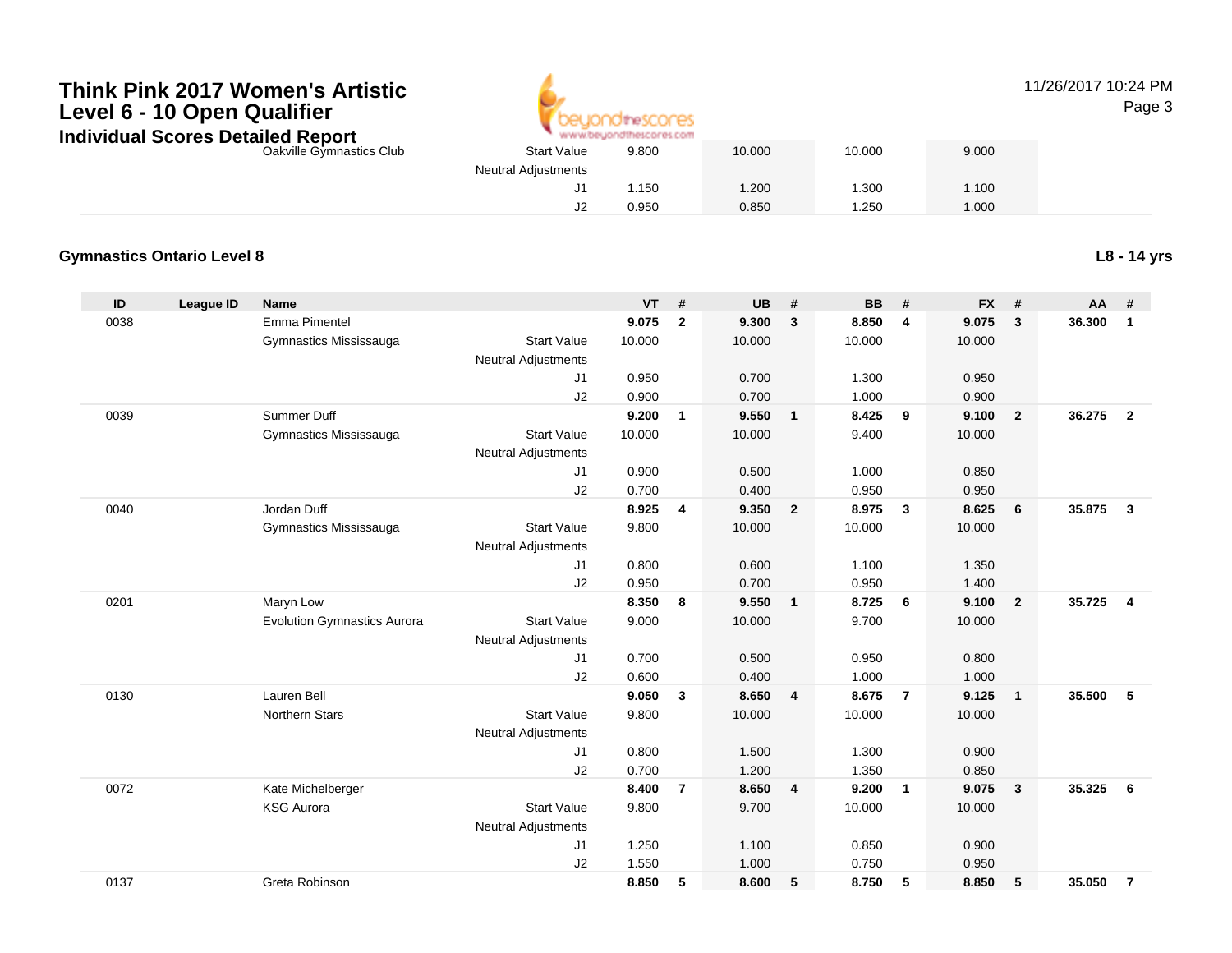## **Think Pink 2017 Women's ArtisticLevel 6 - 10 Open Qualifier**



11/26/2017 10:24 PMPage 4

World Class Gymnastics Start Valuee 9.800 9.700 10.000 10.000 Neutral Adjustments J1 1.000 1.200 1.300 1.050 J2 0.900 1.000 1.200 1.250 0167 Emily Norsworthy **8.700 <sup>6</sup> 8.600 <sup>5</sup> 8.500 <sup>8</sup> 9.000 <sup>4</sup> 34.800 <sup>8</sup>** Hamilton Gym Academy Start Valuee 10.000 9.900 9.500 10.000 Neutral Adjustments J1 1.400 1.200 1.100 0.950 J2 1.200 1.400 0.900 1.050 0209 Sofia Cosentino **8.100 <sup>9</sup> 8.350 <sup>6</sup> 9.150 <sup>2</sup> 9.000 <sup>4</sup> 34.600 <sup>9</sup>** Adrenaline Gymnastics Start Valuee 9.000 10.000 10.000 10.000 Neutral Adjustments J1 0.850 1.600 0.900 1.050 J2 0.950 1.700 0.800 0.950 **Individual Scores Detailed Report**

#### **Gymnastics Ontario Level 8**

**ID League ID Name VT # UB # BB # FX # AA #** 0109 Lexie Delisle **9.125 <sup>2</sup> 9.525 <sup>1</sup> 9.500 <sup>1</sup> 9.400 <sup>1</sup> 37.550 <sup>1</sup>** Twisters Gymnastics Clubb 3tart Value 10.000 10.000 10.000 10.000 10.000 Neutral Adjustments J1 1.000 0.500 0.600 0.500 J2 0.750 0.450 0.400 0.700 0002 Olivia Daniels **8.925 <sup>4</sup> 9.325 <sup>3</sup> 9.100 <sup>2</sup> 9.125 <sup>4</sup> 36.475 <sup>2</sup>** Georgian Bay Phoenix Gymnastics Start Valuee 9.800 10.000 10.000 10.000 Neutral Adjustments J1 0.850 0.600 0.900 0.900 J2 0.900 0.750 0.900 0.850 0065 Lia Katsiroumpas **9.225 <sup>1</sup> 9.425 <sup>2</sup> 8.475 <sup>4</sup> 9.150 <sup>3</sup> 36.275 <sup>3</sup>** East York Gymnastics Start Valuee 10.000 10.000 10.000 10.000 Neutral Adjustments J1 0.850 0.550 1.600 0.700 J2 0.700 0.600 1.450 1.000 0043 Liana Spano **8.800 <sup>5</sup> 9.100 <sup>4</sup> 8.725 <sup>3</sup> 9.325 <sup>2</sup> 35.950 <sup>4</sup>** Gymnastics Mississauga Start Value 9.800 10.000 9.900 10.000 Neutral Adjustments J1 1.150 1.000 1.100 0.650 J2 0.850 0.800 1.250 0.700 0116Rachel Uguccioni **8.950 <sup>3</sup> 8.750 <sup>5</sup> 8.200 <sup>7</sup> 9.125 <sup>4</sup> 35.025 <sup>5</sup>**

**L8 - 15 yrs**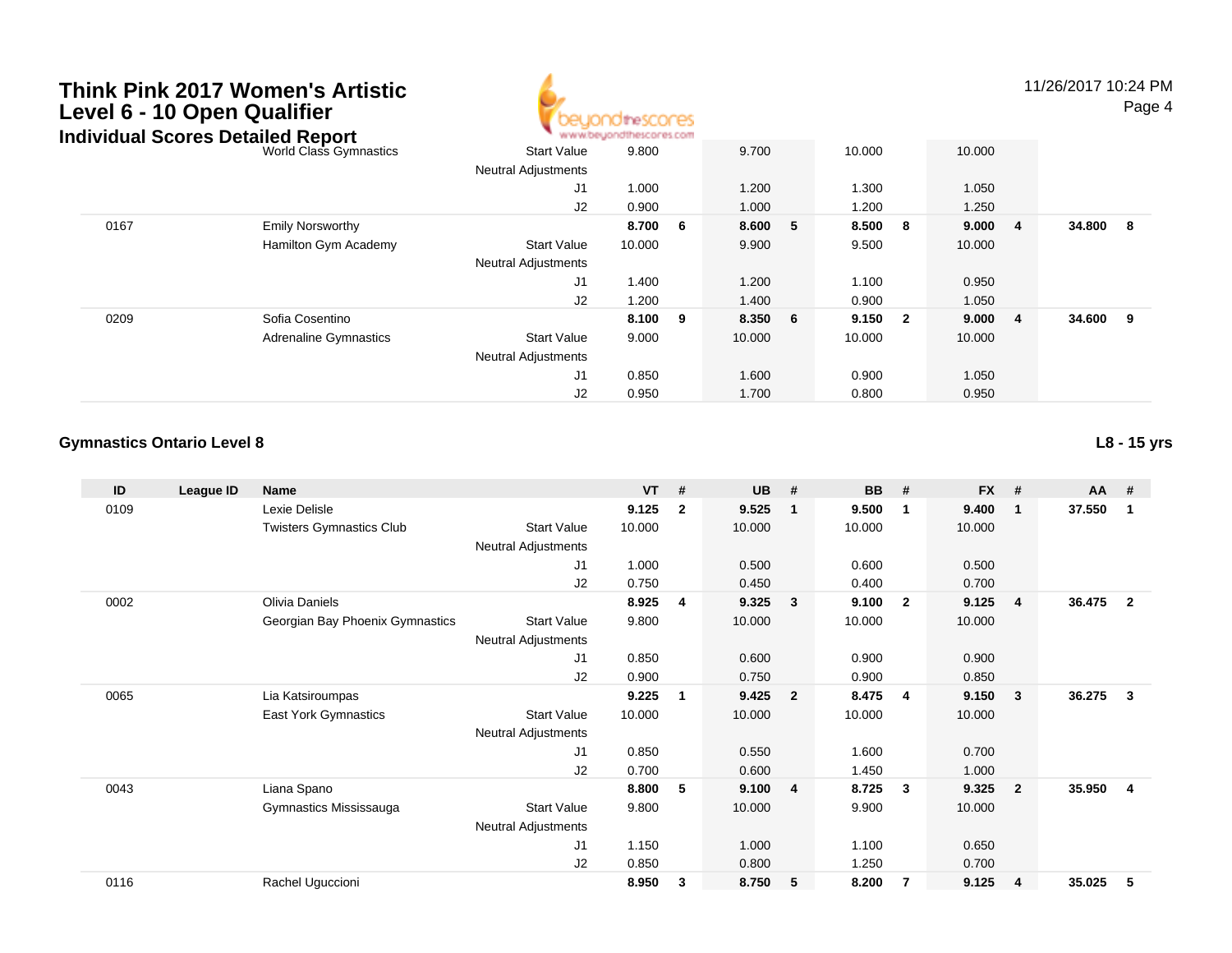### **Think Pink 2017 Women's ArtisticLevel 6 - 10 Open Qualifier**



11/26/2017 10:24 PMPage 5

| Individual Scores Detailed Report |                                       | www.beyondthescores.com    |         |    |         |   |         |   |        |     |        |                |
|-----------------------------------|---------------------------------------|----------------------------|---------|----|---------|---|---------|---|--------|-----|--------|----------------|
|                                   | Gymzone Gymnastics/Sudbury<br>Laurels | <b>Start Value</b>         | 10.000  |    | 9.700   |   | 9.500   |   | 10.000 |     |        |                |
|                                   |                                       | <b>Neutral Adjustments</b> |         |    |         |   |         |   |        |     |        |                |
|                                   |                                       | J1                         | 1.150   |    | 1.000   |   | 1.400   |   | 0.800  |     |        |                |
|                                   |                                       | J2                         | 0.950   |    | 0.900   |   | 1.200   |   | 0.950  |     |        |                |
| 0077                              | Lauren Lowe                           |                            | 8.250   | -7 | 8.400   | 7 | 8.425   | 5 | 9.100  | - 5 | 34.175 | - 6            |
|                                   | <b>KSG Aurora</b>                     | <b>Start Value</b>         | 9.800   |    | 10.000  |   | 10.000  |   | 10.000 |     |        |                |
|                                   |                                       | <b>Neutral Adjustments</b> |         |    |         |   |         |   |        |     |        |                |
|                                   |                                       | J <sub>1</sub>             | 1.450   |    | 1.700   |   | 1.600   |   | 0.800  |     |        |                |
|                                   |                                       | J2                         | 1.650   |    | 1.500   |   | 1.550   |   | 1.000  |     |        |                |
| 0042                              | Kaila Simon                           |                            | 8.400 6 |    | 8.500 6 |   | 8.400 6 |   | 8.575  | 6   | 33.875 | $\overline{7}$ |
|                                   | Gymnastics Mississauga                | <b>Start Value</b>         | 9.000   |    | 10.000  |   | 10.000  |   | 10.000 |     |        |                |
|                                   |                                       | <b>Neutral Adjustments</b> |         |    |         |   |         |   |        |     |        |                |
|                                   |                                       | J <sub>1</sub>             | 0.600   |    | 1.500   |   | 1.550   |   | 1.550  |     |        |                |
|                                   |                                       | J2                         | 0.600   |    | 1.500   |   | 1.650   |   | 1.300  |     |        |                |

#### **Gymnastics Ontario Level 8**

**ID League ID Name VT # UB # BB # FX # AA #** 0113 Juliet Beam **9.375 <sup>1</sup> 9.650 <sup>1</sup> 9.500 <sup>1</sup> 9.450 <sup>2</sup> 37.975 <sup>1</sup>** Twisters Gymnastics Clubb 3tart Value 10.000 10.000 10.000 10.000 10.000 Neutral Adjustments J1 0.650 0.400 0.550 0.450 J2 0.600 0.300 0.450 0.650 0164 Samantha Shore **9.375 <sup>1</sup> 9.500 <sup>3</sup> 8.450 <sup>8</sup> 9.575 <sup>1</sup> 36.900 <sup>2</sup>** Gyros Gymnastics Start Valuee 10.000 10.000 9.500 10.000 Neutral Adjustments J1 0.650 0.400 0.950 0.450 J2 0.600 0.600 1.150 0.400 0163 Molly Kohn **8.950 <sup>6</sup> 9.275 <sup>4</sup> 9.150 <sup>3</sup> 9.200 <sup>6</sup> 36.575 <sup>3</sup>** Gyros Gymnastics Start Valuee 9.800 9.900 10.000 10.000 Neutral Adjustments J1 0.900 0.700 0.800 0.900 J2 0.800 0.550 0.900 0.700 0067 Aleya Morin **9.300 <sup>2</sup> 9.575 <sup>2</sup> 8.375 <sup>10</sup> 9.225 <sup>5</sup> 36.475 <sup>4</sup>** East York Gymnastics Start Valuee 10.000 10.000 10.000 10.000 Neutral Adjustments J1 0.700 0.500 1.700 0.700 J20.700 0.350 1.550 0.850

**L8 - 16+ yrs**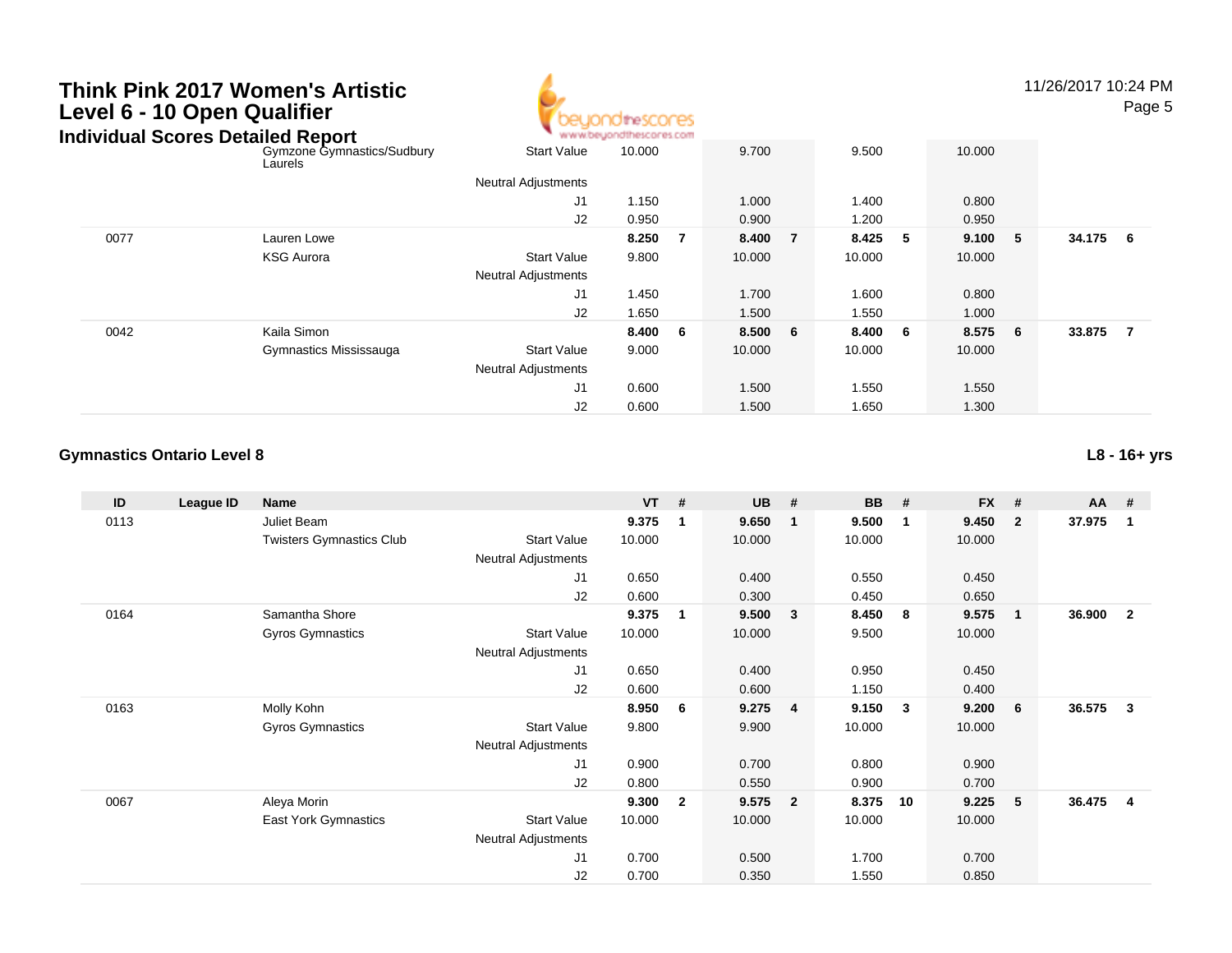

11/26/2017 10:24 PM

Page 6

|      |                                                              |                            | * www.beyondthescores.com |                         |        |                |          |                |        |                         |           |                |
|------|--------------------------------------------------------------|----------------------------|---------------------------|-------------------------|--------|----------------|----------|----------------|--------|-------------------------|-----------|----------------|
|      | I <b>ndividual Scores Detailed Report</b><br>Rachel Caldwell |                            | 8.900                     | - 7                     | 9.000  | 6              | 9.025    | $\overline{4}$ | 9.400  | $\overline{\mathbf{3}}$ | 36.325    | 5              |
|      | <b>Twisters Gymnastics Club</b>                              | <b>Start Value</b>         | 9.800                     |                         | 10.000 |                | 10.000   |                | 10.000 |                         |           |                |
|      |                                                              | <b>Neutral Adjustments</b> |                           |                         |        |                |          |                |        |                         |           |                |
|      |                                                              | J1                         | 0.950                     |                         | 1.100  |                | 1.050    |                | 0.500  |                         |           |                |
|      |                                                              | J2                         | 0.850                     |                         | 0.900  |                | 0.900    |                | 0.700  |                         |           |                |
| 0232 | Alyssa Scott                                                 |                            | 9.375                     | $\mathbf{1}$            | 8.750  | 8              | 8.975    | 5              | 9.225  | 5                       | 36.325    | 5              |
|      | Hamilton Wentworth Regionettes                               | <b>Start Value</b>         | 10.000                    |                         | 10.000 |                | 10.000   |                | 10.000 |                         |           |                |
|      |                                                              | <b>Neutral Adjustments</b> |                           |                         |        |                |          |                |        |                         |           |                |
|      |                                                              | J <sub>1</sub>             | 0.550                     |                         | 1.300  |                | 1.100    |                | 0.800  |                         |           |                |
|      |                                                              | J2                         | 0.700                     |                         | 1.200  |                | 0.950    |                | 0.750  |                         |           |                |
| 0114 | <b>Brooklyn Lavallee</b>                                     |                            | 9.275                     | $\mathbf{3}$            | 8.775  | $\overline{7}$ | 8.825    | 6              | 9.250  | $\overline{4}$          | 36.125 6  |                |
|      | Gymzone Gymnastics/Sudbury<br>Laurels                        | <b>Start Value</b>         | 9.800                     |                         | 10.000 |                | 9.500    |                | 10.000 |                         |           |                |
|      |                                                              | <b>Neutral Adjustments</b> |                           |                         |        |                |          |                |        |                         |           |                |
|      |                                                              | J1                         | 0.450                     |                         | 1.200  |                | 0.750    |                | 0.750  |                         |           |                |
|      |                                                              | J2                         | 0.600                     |                         | 1.250  |                | 0.600    |                | 0.750  |                         |           |                |
| 0233 | Michela DiMarcantonio                                        |                            | 9.200                     | $\overline{\mathbf{4}}$ | 8.000  | 9              | 8.750    | $\overline{7}$ | 9.225  | $-5$                    | 35.175    | $\overline{7}$ |
|      | Hamilton Wentworth Regionettes                               | <b>Start Value</b>         | 10.000                    |                         | 9.600  |                | 10.000   |                | 10.000 |                         |           |                |
|      |                                                              | <b>Neutral Adjustments</b> |                           |                         |        |                |          |                |        |                         |           |                |
|      |                                                              | J1                         | 0.750                     |                         | 1.500  |                | 1.300    |                | 0.750  |                         |           |                |
|      |                                                              | J2                         | 0.850                     |                         | 1.700  |                | 1.200    |                | 0.800  |                         |           |                |
| 0255 | <b>Emily Mah</b>                                             |                            | 9.100                     | -5                      | 9.200  | 5              | 7.775 11 |                | 8.950  | 9                       | 35.025    | 8              |
|      | North Bay Gymtrix                                            | <b>Start Value</b>         | 10.000                    |                         | 10.000 |                | 9.500    |                | 10.000 |                         |           |                |
|      |                                                              | <b>Neutral Adjustments</b> |                           |                         |        |                |          |                |        |                         |           |                |
|      |                                                              | J1                         | 0.850                     |                         | 0.800  |                | 1.850    |                | 1.050  |                         |           |                |
|      |                                                              | J2                         | 0.950                     |                         | 0.800  |                | 1.600    |                | 1.050  |                         |           |                |
| 0254 | Victoria Desfosses                                           |                            | 8.375                     | 8                       | 8.000  | 9              | 9.350    | $\overline{2}$ | 9.150  | $\overline{7}$          | 34.875    | 9              |
|      | North Bay Gymtrix                                            | <b>Start Value</b>         | 9.800                     |                         | 9.700  |                | 10.000   |                | 10.000 |                         |           |                |
|      |                                                              | <b>Neutral Adjustments</b> |                           |                         |        |                |          |                |        |                         |           |                |
|      |                                                              | J1                         | 1.500                     |                         | 1.700  |                | 0.750    |                | 0.750  |                         |           |                |
|      |                                                              | J2                         | 1.350                     |                         | 1.700  |                | 0.550    |                | 0.950  |                         |           |                |
| 0076 | <b>Haley Hastings</b>                                        |                            | 8.350                     | 9                       | 7.450  | 10             | 8.400    | 9              | 9.075  | $\overline{\mathbf{8}}$ | 33.275 10 |                |
|      | <b>KSG Aurora</b>                                            | <b>Start Value</b>         | 10.000                    |                         | 10.000 |                | 10.000   |                | 10.000 |                         |           |                |
|      |                                                              | <b>Neutral Adjustments</b> |                           |                         |        |                |          |                |        |                         |           |                |
|      |                                                              | J1                         | 1.700                     |                         | 2.400  |                | 1.700    |                | 0.850  |                         |           |                |
|      |                                                              | J2                         | 1.600                     |                         | 2.700  |                | 1.500    |                | 1.000  |                         |           |                |
| 0200 | Sarah Nguyen                                                 |                            | 7.700                     | 10                      | 8.000  | 9              | 7.650    | 12             | 8.525  | 10                      | 31.875 11 |                |
|      | <b>Evolution Gymnastics Aurora</b>                           | <b>Start Value</b>         | 9.100                     |                         | 10.000 |                | 9.500    |                | 9.700  |                         |           |                |
|      |                                                              | <b>Neutral Adjustments</b> |                           |                         |        |                |          |                |        |                         |           |                |
|      |                                                              | J1                         | 1.500                     |                         | 2.000  |                | 1.900    |                | 1.150  |                         |           |                |